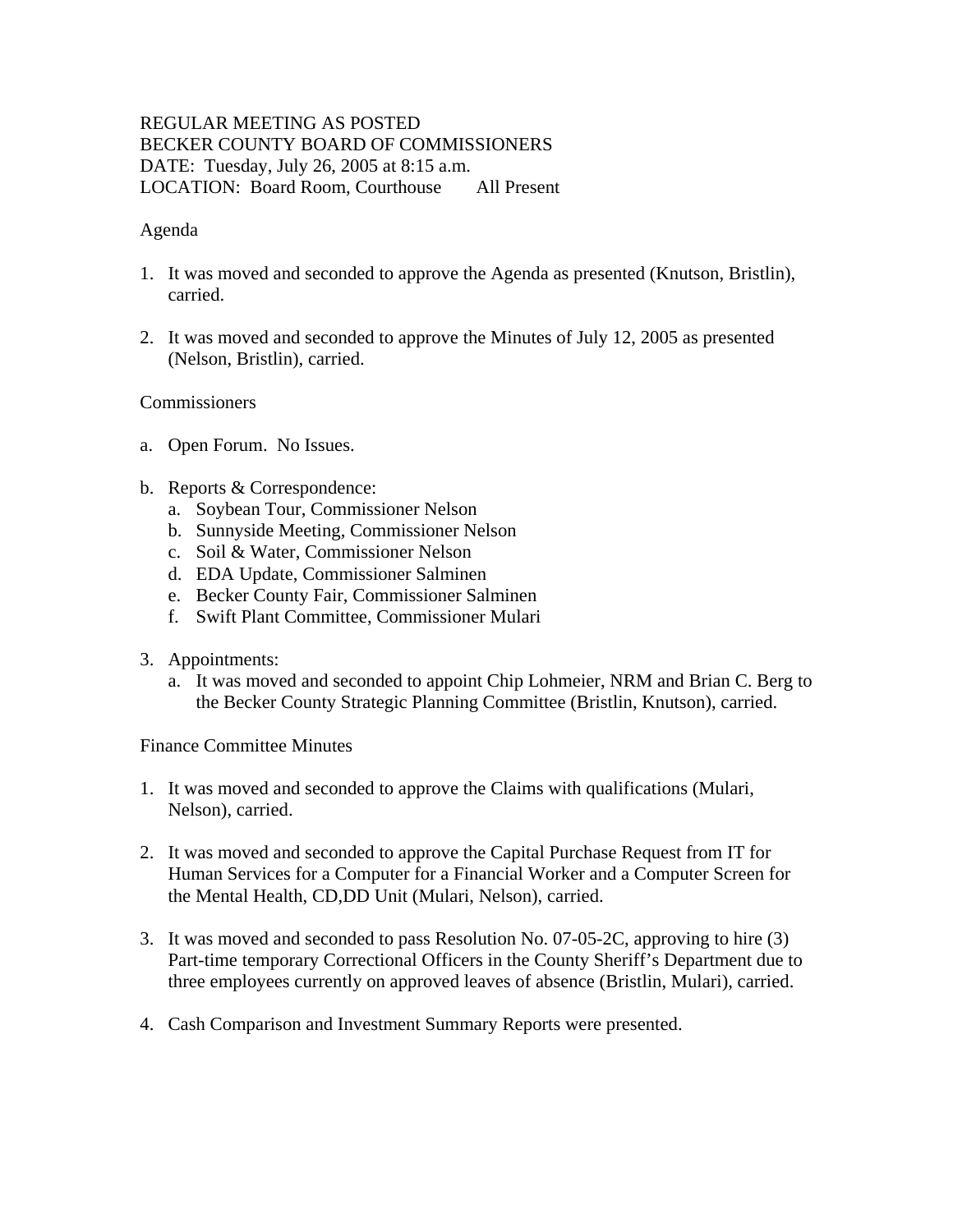- 5. Human Services.
	- a. It was moved and seconded to approve the Human Services Building Request for Elevator Security Key Pad Access in the amount of \$3,800 (Bristlin, Mulari), carried.
	- b. It was moved and seconded to approve the Human Services Building Request for additional Electrical Circuits with more quotes needed (Mulari, Bristlin), carried.

#### Emergency Management

- 1. Information was given on shortage of employees at the Tranfer Station due to approved leave. Also an update was given on a break-in at the Tranfer Station.
- 2. It was moved and seconded to pass Resolution No. EM 07-05-2A Promoting the Use of Intrastate Mutual-Aid Agreements to help coordinate all emergency response functions to the maximum extent with comparable functions of state government (Bristlin, Nelson), carried.
- 3. It was moved and seconded to pass Resolution No. EM 07-05-2B Designation of the National Incident Management System as the Basis for all Incident Management in Becker County (Bristlin, Nelson), carried.

#### NRM

1. It was moved and seconded to award the bid for Site Prep for seedling planting sites to D&M Forestry in the amount of \$21,676.50 (Nelson, Bristlin), carried.

US Fish & Wildlife

1. It was moved and seconded to certify the easements for wildlife habitat protection from Hans C. Heinrich, Duane A. Olson, Jon N. Olson and the J. Sherwood Olson Trust (Nelson, Bristlin), carried.

Extension Office Report

Nancy Forsaker Johnson, Staci Slykerman and Cyndi Bigger gave a presentation to the Board of Extension Office projects. These included the Fair and other 4-H events, a Leadership Program and a Horse Management Needs Assessment Class.

#### Human Services

- 1. It was moved and seconded to accept the Public Assistance Applications (Bristlin, Nelson), carried.
- 2. It was moved and seconded to approve the Human Services Claims (Bristlin, Mulari), carried.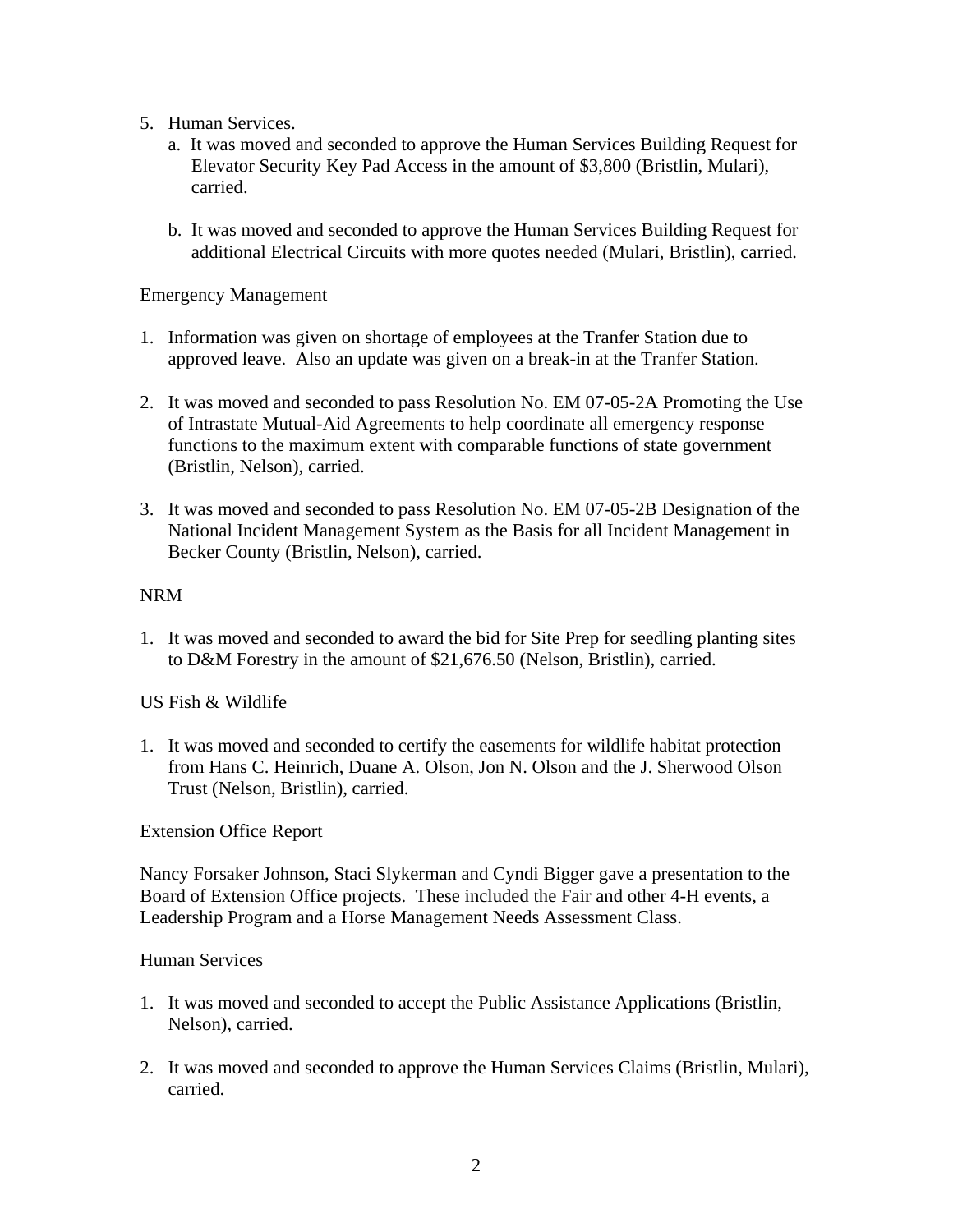# Community Health

- 3. It was moved and seconded to approve the WIC Program Application which covers a 5-year period from January 2006 through December 31, 2010 (Mulari, Bristlin), carried.
- 4. It was moved and seconded to approve the Community Health Claims (Mulari, Nelson), carried.

### Transit

5. It was moved and seconded to approve the Transit Claims (Knutson, Bristlin), carried.

## Planning & Zoning

- 1. It was moved and seconded to concur with the Zoning Ordinance Review Committee and the Planning & Zoning Committee to approve the recommended revisions of Section 7C Shoreland Commercial Transient Multi-Unit Development, subject to the approval of the Department of Natural Resources (Bristlin, Knutson), carried.
- 2. Minutes of the Planning Commission (PC) of July 19, 2005:
- 1) FIRST ORDER OF BUSINESS: Jason Fischer. It was moved and seconded to concur with the findings and recommendations of the PC to approve the preliminary plat consisting of 17 lots based on the fact that the preliminary plat does meet the criteria of the Zoning Ordinance and Subdivision Ordinance with the stipulation that the three non-riparian (back lots) do not have lake access due to the sensitivity of the lakeshore (Knutson, Nelson), carried
- 2) SECOND ORDER OF BUSINESS: Winton Johnson. Several people spoke for and against this conditional use permit. It was moved and seconded to concur with the findings and recommendations of the PC to approve the change of zone from agricultural to high density residential and approve a conditional use permit to allow a planned unit development consisting of seven single family units with one centralized docking system for seven watercraft based on the fact that there will be a permanent easement on the lakeshore and wetlands and this plan would be the most ideal situation for the sensitive topography (Bristlin, Nelson), carried. A roll call vote was conducted. Bristlin-yea; Nelson-yea; Knutson-yea; Mulari-nay and Salminen-nay.
- 3) THIRD ORDER OF BUSINESS: Earl Hemmerich. It was moved and seconded to concur with the PC findings and recommendations to approve the final plat based on the fact that it does meet the criteria of the Zoning Ordinance and Subdivision Ordinance (Knutson, Nelson), carried.
- 4) FOURTH ORDER OF BUSINESS: Rodney Bahr, Height-of-Land Twp. It was moved and seconded to concur with the PC findings and recommendations to approve the change of zone and certificate of survey to allow the three substandard lots in contiguous ownership to be divided into two buildable lots based on the fact that the